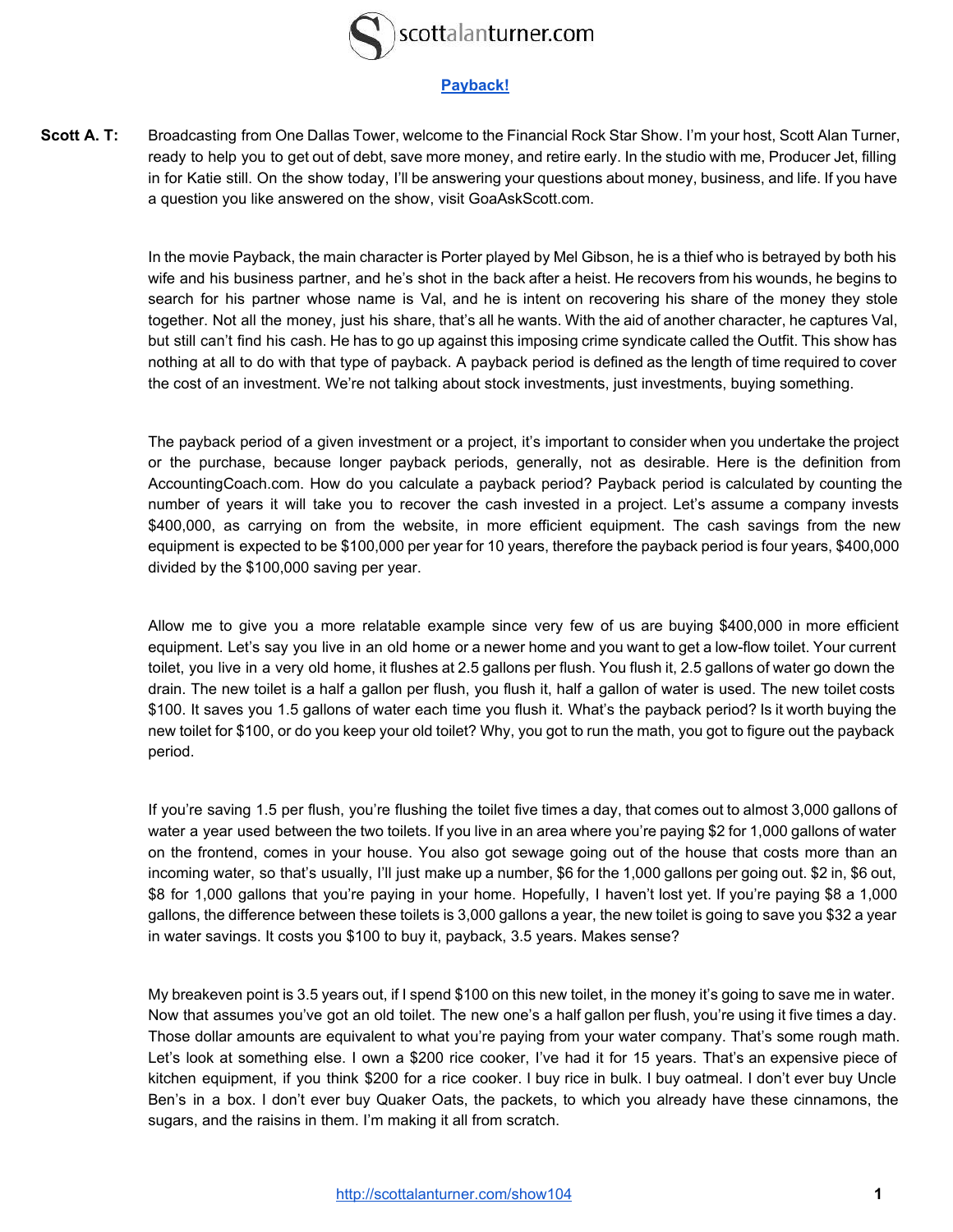

My payback on that purchase even though it costs me \$200, which is a lot for any piece of kitchen equipment, was probably a couple of years from all the money I am saving. Here's is another one. I am a big-time landscaper, so I had someone come out a couple of years ago and design me a new front yard. I would do what's called xeriscaping it. Because we live in the South, it's all drought-tolerant plants. They quoted me \$10,500 to do everything including all the plants. I did all the way for myself. I negotiated all the prices for myself, or all the plants, all the dirt, all the rocks, and my cost ended up being \$4,500. Your first thought might be, holy cow, that's an expensive front yard, but that's not the full story.

You have to keep in mind when a new home is built and they bring in all the sod, the little plants, they're probably putting in \$1,000, \$1,500, \$2,000 worth of landscape materials plus the trees, anyway, maybe up to \$2,500 even on a small home. My redo of the landscape wasn't significantly more of that. Now that's not the justification. That's just explaining, it's really not as high as you think. In the process of the design, I had them rip out 75% of my lawn, which allowed me to fire the guy who is mowing my lawn. I don't need him anymore because there's not much to mow. I can mow my lawn in 20 minutes every two weeks where I used to have to pay these guys \$30, \$35 every week.

I save on that money which ended up being about \$1,500 per year. I also don't have to water as much because I've got all these drought-tolerant plants. They are established, they don't require as much money. Even though I spent \$4,500 on a new on a new landscape, the payback period between the getting rid of the lawn mowing service and the less water that is required was about three years. More upfront cost but much, much more of long-term savings as long as I continue to live in the home. Why do you need to consider payback in your purchasing decisions? Because the cheapest option is not always the best option. You can't ignore quality. You can't ignore the payback period of something that costs more.

If you always buy the cheapest thing, so take something really cheap, a plastic broom, you're going to end up paying more in the long run because you have to keep replacing it. Plastic brooms ... I mean, stuff out of China is just junk now. We all know that. It's that saying you've probably heard, they don't make them like they used to. That's true, because they're making junk now. It's cheap junk. With the intent behind it, one, it costs less, and you have to replace that more frequently. If you think about something you might need to replace, maybe you might consider, alright, I'm going to spend a little more on this item, because we're going to get the payback in a year, a couple of years, three years. There's a warning that comes along with all this though.

Emotional spending in confusing wants and needs, that can cloud our judgment when it comes to justifying buying stuff. What's the payback on \$100 pair of jeans versus a \$50 pair of jeans? Do you have to wear the \$100 jeans twice as much? Because you and I know you won't, I won't. Maybe we will for the first couple of weeks, but then the jean is going to the jean rotation with all the other jeans. Kids' clothes, okay to buy the cheapest stuff out there, the used stuff, because they're going to burn through it and grow out of it in two months anyways, so why spend the extra money? Stay away from babyGap, go to baby … Walmart and buy the cheap stuff.

Frugality, it is a good thing. Frugality is how you save money, but factoring in the payback of more expensive alternatives is also how you save money. Quality matters. Next time you're out and about buying something for the home, a broom, shovel, hammer, whatever, vacuum, consider that when you're looking at the price. Cheaper is not always better. Consider the payback on it as well. Switching gears for a second, I have before me, because I'm a paper pack rat, the sticker for Katie's Highlander from the original purchase. We've got on here lusterizing sealant, sealant cleaner, I guess that's the cleaner to clean the lusterizing sealant, I don't know. Sound shield, I have no idea what that was. Nitrogen tires for life in that amazing package, was \$399.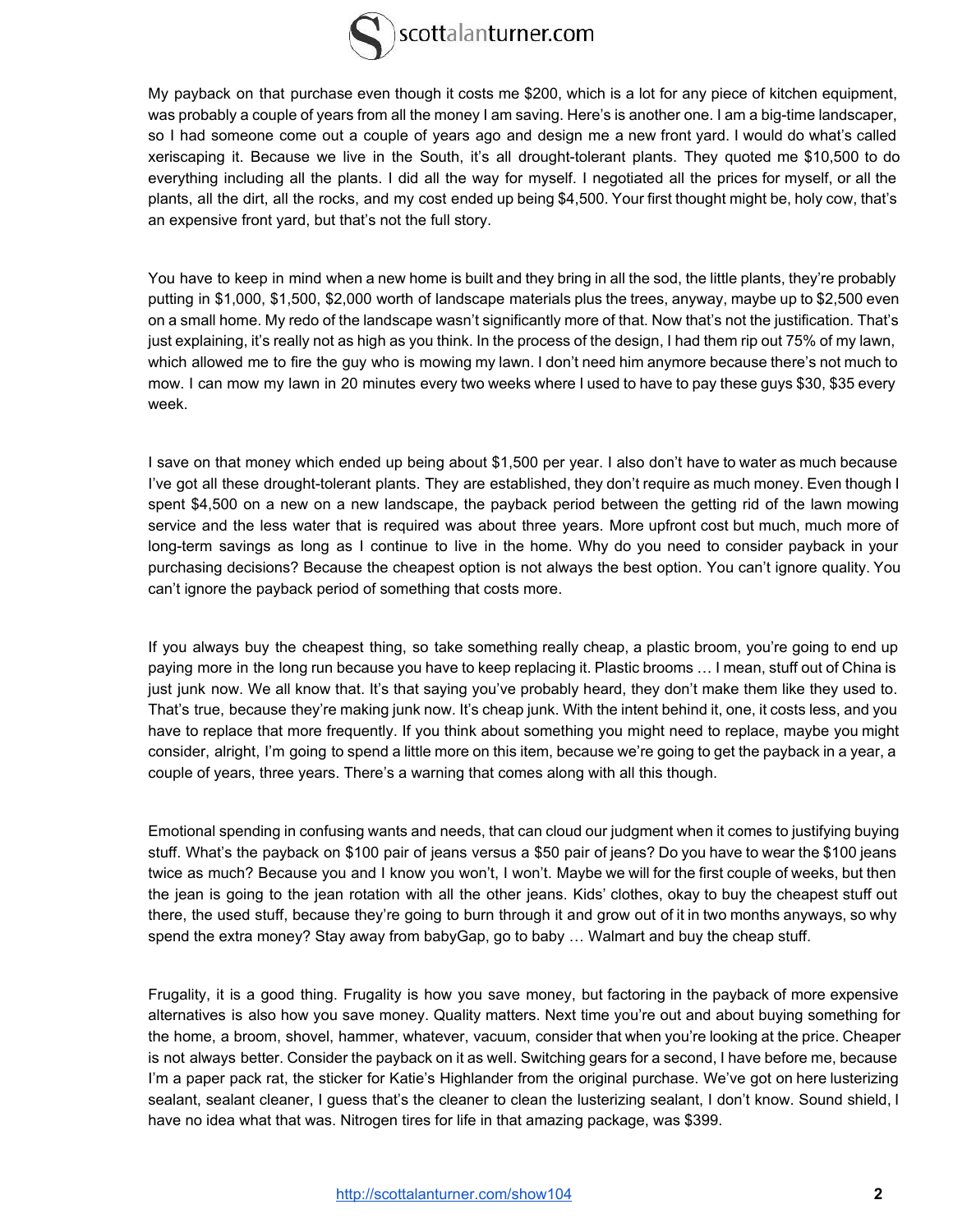

Nitrogen, if you don't know it, is in the air. We got this little added bonus with the Highlander that they're going to put nitrogen in the tires for life. Or in other words, they're going to put air in the tires. Makes sense to me. Other than financing, which is where most car dealers make the bulk of their money on the purchase of a vehicle, probably one of the other top ways is the add ons or the other components, the extras like nitrogen tires for life.

If you decide to shop for a new vehicle, you made that choice, you're going to put the money into buying a new car, you can't go into the lot and say, well, I don't want all those options, can you take the nitrogen out of the tires and then fill it up with regular air. No. I mean, you're stuck buying the nitrogen tires for life and these packages that come with the car, which inflates the price with the dealer-installed options. Rarely will you see, unless it's a very low-end car like the Honda Fit, rarely are you going to find a vehicle that just has the base package without some options tacked on to it to increase the price.

Pretty much, the only way around that, to getting the car brand new without any options is to custom order it from the dealer, which you can do. That's an option. Most people don't know that. You can go in there, and go sit down, and order it straight from the factory, the exact color you want, every option you want. The downside of that is you're going to have to wait two months for them to build the car, ship it down to you so you can get it, but you will save money doing that.

Jared from St. Louis, Missouri asks about getting engaged. He says,

**Jared:** I'm 25, I have \$19,000 in debt, making \$26,000 a year. I have a degree in industrial electricity that I'm finishing up this spring along with a general applied science degree that I earned in 2012. After the original degree, I transferred to a nearby state university from a community college. I couldn't decide what to major in at the university. Got too afraid of taking on more debt after racking up \$12,000 in loans over two semesters and dropped out.

> I owe \$3,000 on my car, the first and last car I'll ever finance. Good for you. I also owe \$3,500 in credit card to pay for the degree and I pay \$50 a week to my parents for rent, phone, utilities. They're very kind. I've been with my girlfriend for over two years now and absolutely know she is the one. 99% sure she feels the same way as we've even discussed that casually before. I want to pop the question, how do you plan for it when you asked Katie? Were you already debt free, if so, should I wait? Did you pay cash for the ring? I know not to go to Zales, Jared, malls, etc., but that's it.

**Scott A. T.:** Congrats, Jared, on finding the one. Super exciting. Don't let her get away. Yeah, skip the name brand stores. Any place that has to pay big rent and big money for advertising and commercials, they have to charge you more. They have to charge you more for their product. Do they get better wholesale rates, maybe, but we don't know if they're passing those savings onto you and I, so skip those places. Now, women are going to shoot me for saying the following tips, but your girlfriend is never going to know the difference.

> Here we go. If you're looking for engagement rings, here is a few different options you can consider, one is called manufactured diamonds. These are diamonds that are made in laboratories. They are scientifically, maybe that's not the word ... atomically in ... You can't tell the difference between a real diamond that they dug out of the ground, they're just made. They're a little cheaper than a diamond that would come out of a diamond mine, but you can't tell the difference under a microscope.

> Costco is a great option for loose diamonds, and not only that for diamonds, and placement settings, or settings.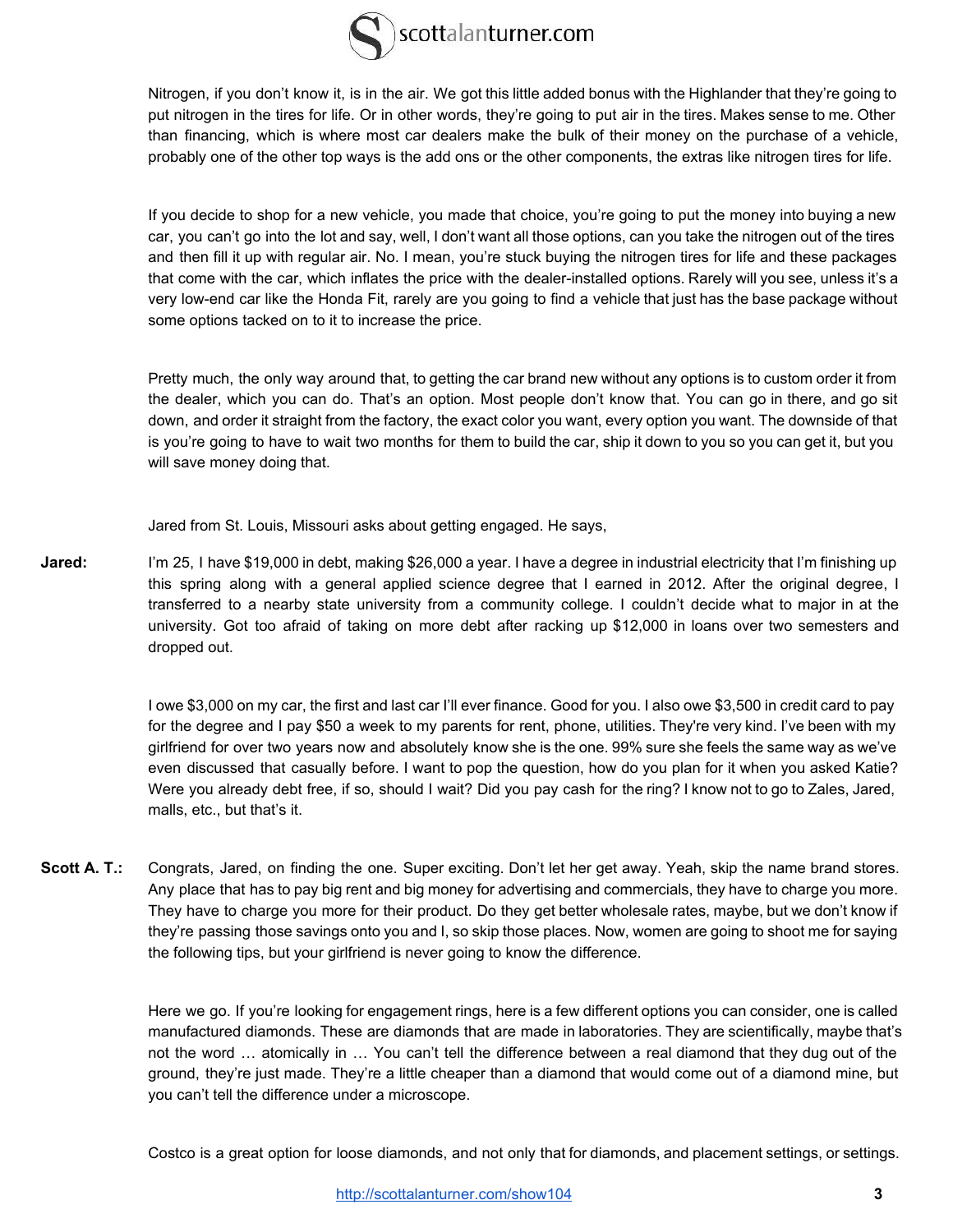

Placement settings, that's like a dinner table, but Costco is a place to check and you can get a cheap membership there. You'll also look online or shop online to compare some prices. Buying somewhere that doesn't have gold foil ceilings when you walk in, or looks really expensive. Like a mom and pop shop might be a better option to get a better deal. Always negotiate, but in order to negotiate, you're going to have to pay in cash, because you're going to get a better deal. You're going to save up some cash in order to do that.

You can get a custom ring made based on a name brand for usually ... well, yes, you can get them from less expensive. I asked Katie early on, say, hey, what do you like for as rings go? She sent me a few pictures and said here are some thoughts, don't ever ask me again. I took those and I went to one of those big name brand companies who advertised on the radio. They're in a high-rise, up on the 11th or 13th floor, I remember. Very, very extravagant room. When I walk through, I looked at some of the rings and I saw the one that she had sent me, an ad, and then I looked at the price tag and I think I left. I ended up going to a different shop, mom and pop shop, got the almost identical ring made custom for a fraction of the price.

They just took the picture and then they made it using molds and whatever they do. If you see something you like with a hefty price tag, if you can get a picture of it, and then you go to a jewelry  $\ldots$  a smaller jewelry store and say, hey, can you make this for me? Custom make it and see how much it costs, you can save some money. Shopping during off hours, that won't save you money, but that'll give you a better service. Instead of diamonds, if you're not going to do just a solitaire but with a bunch of diamonds around it, consider birthstones as an option for something that is set in a big array of diamonds. Birthstones, much, much less expensive than diamonds. I don't know if a diamond is a birthstone or not.

Anyway, Katie's ring has emeralds in it, and our friend back in Atlanta has blue emer- ... blue stones, I don't know what they're called, amethyst or something, instead of diamonds. They look great and it actually makes them pop, that sets them apart from just a plain old diamond ring. A plain old diamond ring, as if there was such a thing. Ignore the three-month salary rule, that's stupid. It was created by someone in the diamond industry so that you would spend more. Spend what you're comfortable spending, that's what I got to do. I was debt free except for my mortgage when I bought Katie's ring. I can't recall but I think I probably put some money out of my emergency funds, some money out of my just cash funds that I had in savings to buy it. That was a while ago.

What about waiting until you're debt-free to get engaged? To me, it's kind of like waiting until say, somebody had \$100,000 in student loans. Should they wait and pay that off until they have kids? I don't know. I would say, probably not. I think in life, there are some decisions that require a solid plan, and they may or may not be financially favorable for you. You got a woman who is 33 years old and she's got \$100,000 in student loans to pay off. You wouldn't say, hey, you know what? Don't have kids for the next three, four years until those loans are paid off. It's just as much challenging to have kids. You're younger, that's not your issue, but I don't think I'd wait.

Your wedding is going to cost you some money, but if you get married sooner and you doubled your income, how much faster can you get out of a debt? You've got to consider that. If she has zero debt, makes \$30,000 a year, you got married tomorrow, all your debts are gone in nine months. If you pay them off yourself, is that going take 18 months, or is going to take 36 months? Because you've got a high debt-to-income ratio. Three years is a long time to wait to pop the question. If you're going to pay off all that debt before you get a wedding ring, however long is it going to take?

If it's me, I'm not going to let her get away because of some debt. I'm just going to make sure we're on the same page. We're on the same page to get rid of the debt. I'm going to have that conversation before I pop the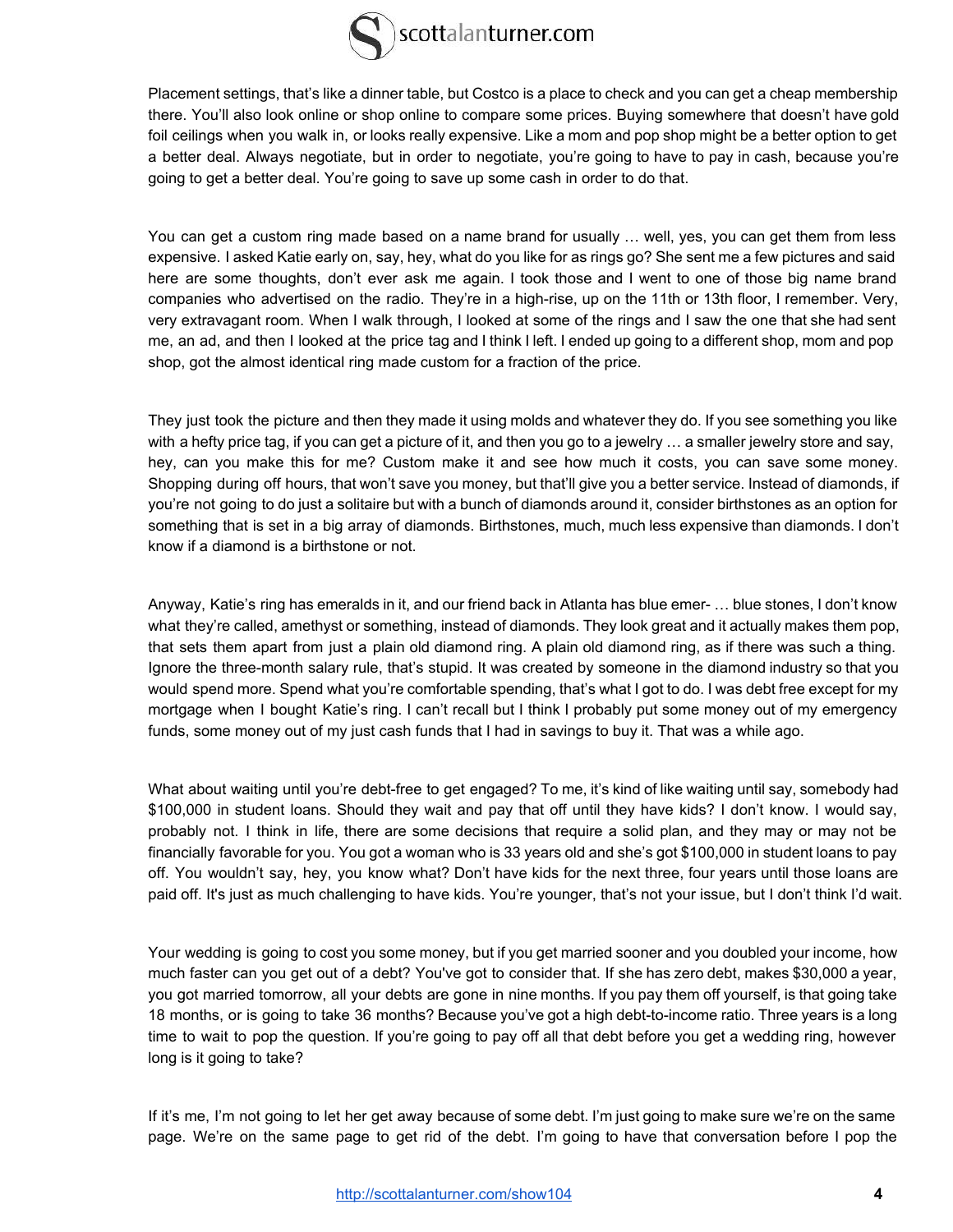

question. I mean, if she has caviar dreams on a Budweiser income, you'll never get out of debt. If you got a plan you both agree to, there's some principle, then that's more important. My plan when I asked was just I picked a day of significance, it was our one year anniversary of our first date. We already had the moneys discussions prior to that.

We knew each other's debts. We knew each other's incomes. We were well aware of each other's spending styles from hanging out. She knew what I drove, my junkie truck. She knows what she was getting into. I think if I'm in your shoes, I'm finding a reasonably priced ring that I'm comfortable with paying, and going to get a plan to pay off the debt, and that's going to have an amazing plan to get engaged, that is going to be a story that she can tell for the rest of her life. You'll be married a long time. You can always get a bigger ring. Thanks, Jared, for the question.

**Tracy:** Tracy needs extra income because her husband is unpredictable. If someone is a spender and million dollars drops into their lap, a spender is going to find a way to spend it. New house, new cars, new RV, big vacation, new bass boat if there's a fisherman in the family, new motorcycle. It will disappear. It's going to disappear if it's a \$1,000 tax refund or a \$1 million Publishers Clearing House check. You just need to look at Google and find broke lottery winners and read their sad stories. Because a spender is going to find a way to spend it. More money, Tracy, is not going to solve your issue. You're putting a Band-Aid on a wound, but I think your husband needs some surgery. The wallet needs to be repaired along with the head, the heart. There's a little bit going on here.

> If you're trying to hide money to save for retirement, you've got bigger issues at hand. One of you is on one page, the other is at a library in another state in the children's section. You guys can't win together as individuals, but I think you know that already. The team is in disarray and you're both ... you've got a losing season going through right now. I highly suggest you guys visit a marriage counselor even if you have to go by yourself, because some husbands, they will refuse to go. Some wives will also refuse to go as well. I had a friend going through a divorce, his wife would not go to the marriage counselor.

> You can't always get the other person to go with you no matter if it's the man or a woman. If you sit down and say, hey, dear husband, I love you. This is very important to me. He will be more likely to go, but if he doesn't, go anyway. What I wouldn't do is play the blame game, because that doesn't really solve anything. This makes him angry, you look high and mighty in his eyes, he'll be resentful, to when you have to put the desired outcome in terms that he buys into, what is it that he wants long term that will prevent him from spending money now. What are the bigger goals in life, the bigger things, whatever those happen to be, they're different for everybody.

> The good thing about teams in sports is there's always another season . You will learn how to communicate better. You will set those common goals that you can work towards together. You got married, you obviously have some common threads. Otherwise, you wouldn't have gotten married to begin with . You just have to find those common threads for your long-term goals to make things work out, and you'll win, and you'll both retire, and you'll both get into the hall of fame, because that's what teams that work together do. Thanks, Tracy, and good luck.

> Back in a moment. You're listening to Scott Alan Turner. Hey, nation, Scott Alan Turner here. For those of you that are my long-time listeners, you know I'm not one of those guys on the radio who recommends what's every product that shows up on their desk. You're never going to hear me trying to get you to buy an expensive name brand memory foam mattress, because Novaform from Costco is best, or recommending you buy a New York style pizza when Chicago Style is clearly the best, Lou Malnati's. No, I have a name to uphold to you, my Rock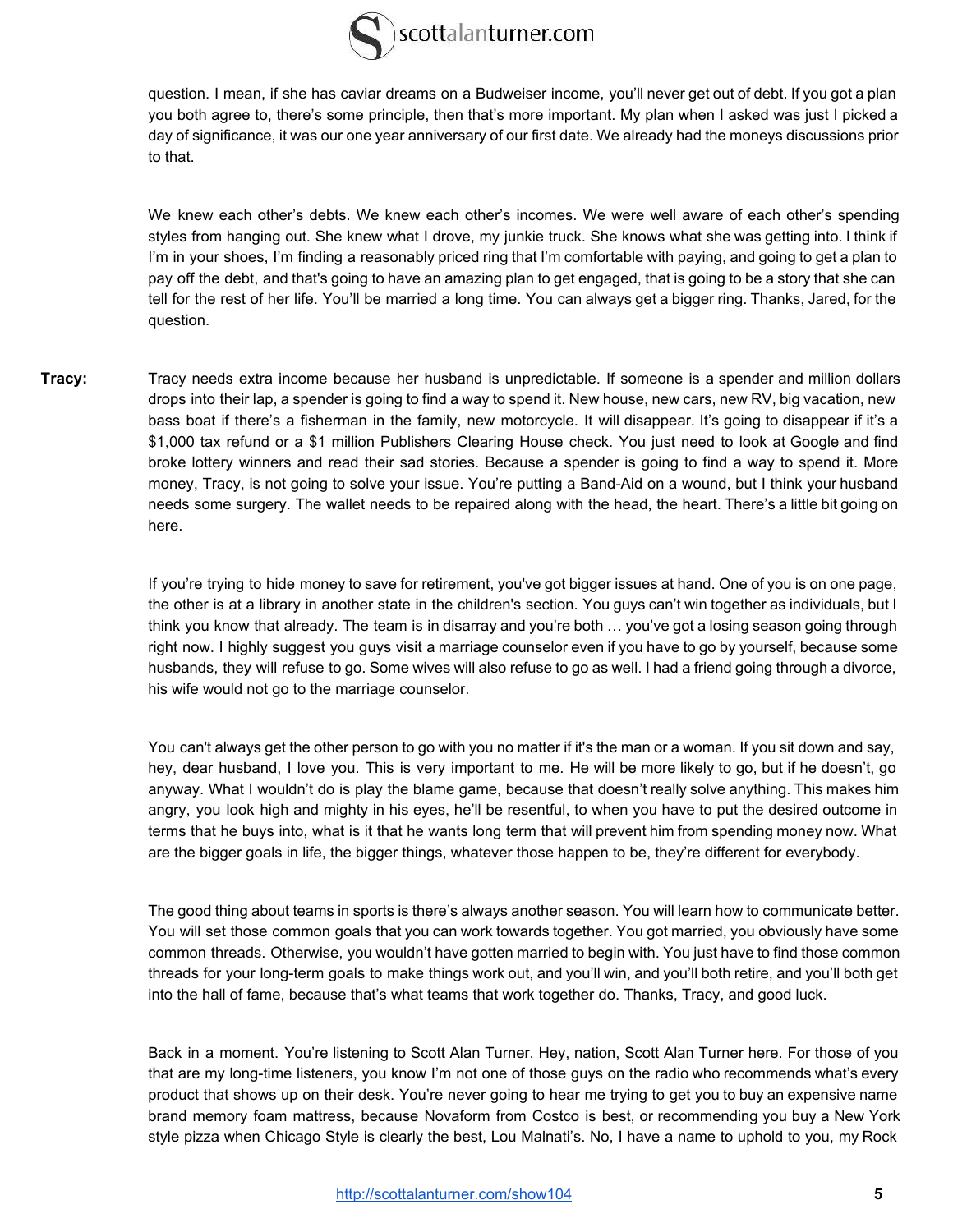

Star listeners.

If I were, if I were to recommend something to you, I would tell you about the Dancing Pony Steakhouse. I can't get enough of that flowering onion appetizer. What about that honey wheat bread? So delicious. Forget paleo. That chocolate volcano for dessert is to die for. The steaks are okay, too. The next time you're hungry and looking for a place to celebrate, visit the Dancing Pony. It's not only a great place to eat, each location has tiny inn above. If you get stuffed and want to spend the night, give them a ring. Tell them Scott Alan Turner sent you.

Justin from Chippewa Falls has some blow money he wants to use for high-risk investments. Says,

**Justin:** So retirement funds are pretty boring, since I'm already investing in my 401k, is there something more exciting with sooner possible payouts that I could throw a grand into and play around. I believe we talked about dividend stocks before. Commodities, IPOs, penny stocks, day trading, individual stocks, even dividend-based stocks, I've lost money in all of them. I hate losing money, so I didn't play around for too long.

> I've got a good friend, his name is Kirk, and he runs an options trading business. He does well at options trading and he teaches other people how to do options trading. Kirk's also in my in mastermind group, we talk once a week about business, but our investing philosophies, completely different. If you had the time, the inclination, you want to become an expert at options trading, or commodities trading, stock picking, whatever you want to pick. Could you do well? You can certainly find people that do well in that stuff. Is that how I want to spend my time? Not really. If you don't care about losing a \$1,000, you consider fun money to gamble with, see if you can get a 20% return, 50% return, double your money. Who am I to tell you not to try something like that?

**Scott A. T.:** I wouldn't bet the farm, which you're not, which is a good thing. You can go exotic, have some fun. If you start to do well, remember, if you do well over a six-month period, that doesn't mean you're going to do well over a six-year period or a six-decade period. You don't want to throw everything into it just because you start doing well into it. I wouldn't cash on my 401k and say, hey, let's go bet it all on penny stocks. Certainly not. You can pick any one of those fringe investments and try to become an expert in them. Just pick one and focus on that, don't try to do them all. Mathematically, over a long period, you're going to do better in the boring investments.

> You can choose to use fun money on options trading, for example, just as you could choose fun money to go plant flowers in a garden behind your house. One isn't better or worse than the other, just as long as you setup the limits ahead of time and you stick to them. I've got a friend, he's a really good poker player. He wins more than he loses, but he sets the limit on how much he's going to spend when he goes to the casinos, however often he goes, every couple three months. If he gets up, he takes out his initial investment to keep from losing it. If he loses it all, he just says, hey, that's that, that's my limit. I'm not going to go to the ATM and get more. He'll go out on the strip if he's in Las Vegas and watch the street performers to fill up the rest of the weekend.

> Like Clint Eastwood said, a man's got to know his limitations. Justin, just pick something that you think you'll enjoy learning about and start getting educated on it. If you find it's boring, you can always switch to something else. Another one, lending club, peer-to-peer lending. That's another opportunity, one of these fringe investments. You can go out there and get involved with other people's lives. If you want to try to help people out, lend them money so that they can achieve their dreams. Some people want to write books, some people want to produce movies, some people just want to pay off debt, so they're looking for peer-to-peer lending services in order to do that. Those have decent returns as well. Thanks for the question.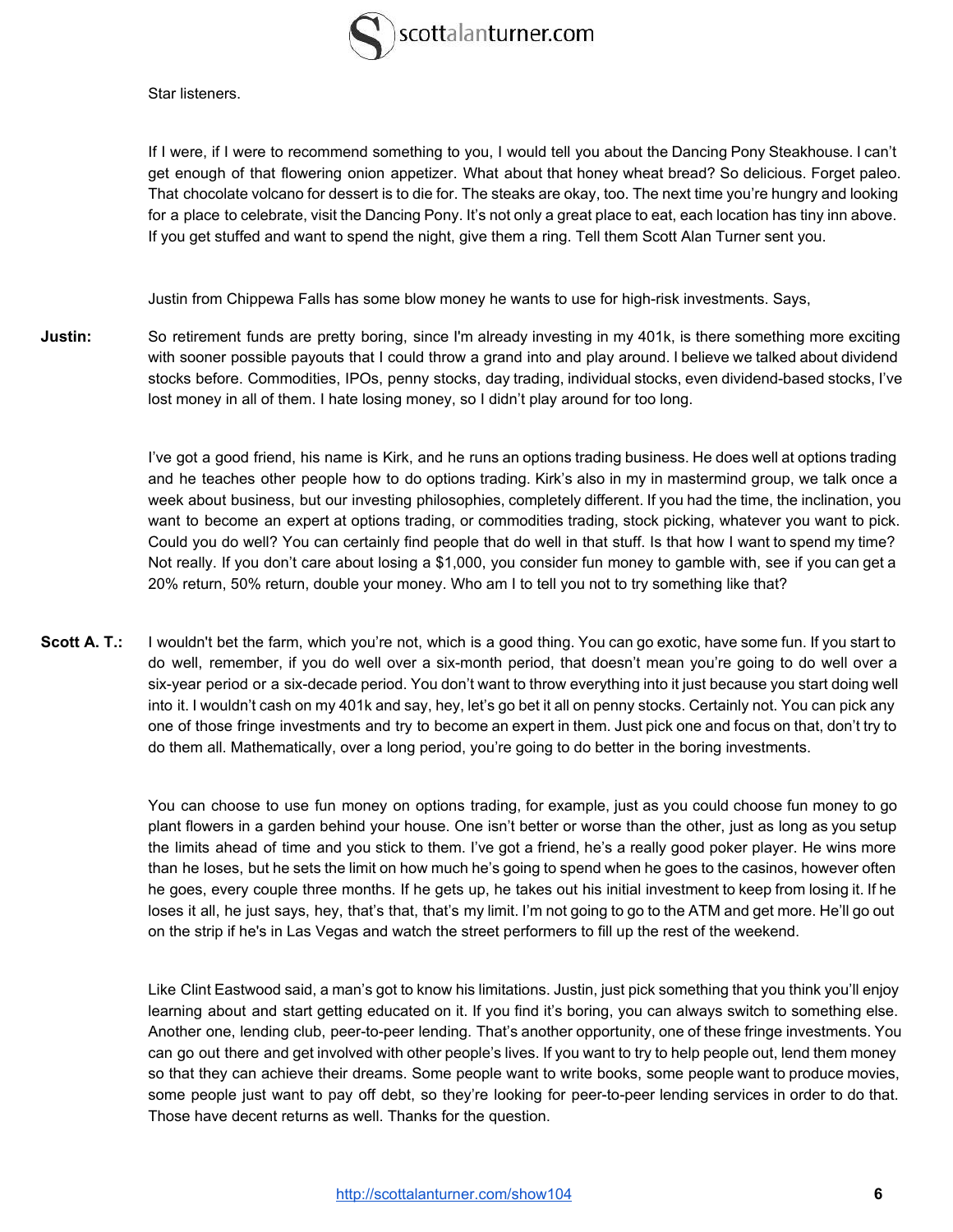

Guinan from El-Aurian has a friend who can't break the broke feeling. Remember, when I have an anonymous question, the names get replaced with Star Trek characters to preserve anonymity. She says,

Guinan: I had a conversation with a really good friend recently, and I'm not sure how to help her. She said she doesn't know how to stop worrying and stressing about money. She was broke with a lot of debt, but now is debt free with a full-blown emergency fund. She worries that she'll have to use it and won't be able to replenish it because of a jobless or some other thing breaking down. She's just afraid something is going to happen and soon will run out of money and be broke again. She's afraid she'll never feel like she has enough money.

> What advice would you give her, people like her who can't shake this kind of fear? How can she feel comfortable and move on from that broke feeling and stop worrying about money? There is healthy worry like I worry my kids will jump in the lake, so I'm going to watch them like a hawk. Then there's unhealthy worry, worrying about the stock market crashing tomorrow when you have no control over it, whatsoever. Or your car breaking down someday, someday it's going to break down. Yeah, cars break down, but until mine does, I don't really spend too much time thinking about it. I change oil and move on. Whatever we think or dwell on to change, it requires a replacement. Feelings, thoughts, habits, they do not exist in a vacuum within us.

> For example, if you cut out cigarettes in your life, you'll likely replace it with food. If you cut out red meat, you replace it with veggie burgers. If you cut out worry, something is going to fill that void, you have to choose what. For me, I like to start with the worst-case scenario. Why think about the biggest and worst thing that can happen? For most of us, the worst thing that can happen in at least our modern civilization, it's not that bad, it's not that bad. There was an old retired radio host I listened to back when I lived in Atlanta, and he would always rip people on the nightly news, who got interviewed after a fire burned their apartment down or their home. Because the people in the news gets so dramatic and say, oh, we lost everything.

> This is what they would say, and the radio host would get into almost hysterics at how wrong they were. Did you lose your friends and family? No. Did you lose your job? No. Did you lose your health? No. Did you lose your ability to make money? No. Did you lose your bank accounts? No. Did you lose your car? No. Did you lose your religion? No. What did you lose? Well, we lost some furnitures, some clothes, and some pictures. Other than the pictures, a bunch of stuff that was going to wind up in the dump in five or seven years anyway. They had hardly lost anything, but their perspective was much different than that.

> If I'm flat out broke, am I going to starve? No. Because I can go to a soup kitchen or the neighbor's' house. What about housing? No. I've got friends I can couch surf, and family I can couch surf. What about a job? I don't know anyone that's been unemployed for more than two years. Everyone will find work again in the case of a jobless, maybe not if you live in Greece, but that's not you and I. What about clothing? Free. I can get donated clothes. School for the kids? Free. In my worst-case scenario of losing everything, things are looking pretty darn good. Maybe that's because I'm a glass half-full person. Maybe I just haven't been tested enough. I don't know.

Scott A. T.: You and I, she, we are never going to feel like we have enough money, unless you're ... hundreds of millions of dollars, billionaire maybe. There is always going to be that one tenth of 1% lingering question of what if. What if mom or dad gets Alzheimer's and we have to come up with \$5,000 a month for 24-hour care? What if I get in a car wreck and can never move my limbs again? What if my spouse dies and the insurance is enough? Or we don't have any insurance right now. As the friend, you can disrupt the worry patterns by changing the subject and just pivot. Ask an unrelated question and get her out of that mode of worry. You can give her a fake karate chop over the head and get her to laugh. Whatever it takes, just change the direction.